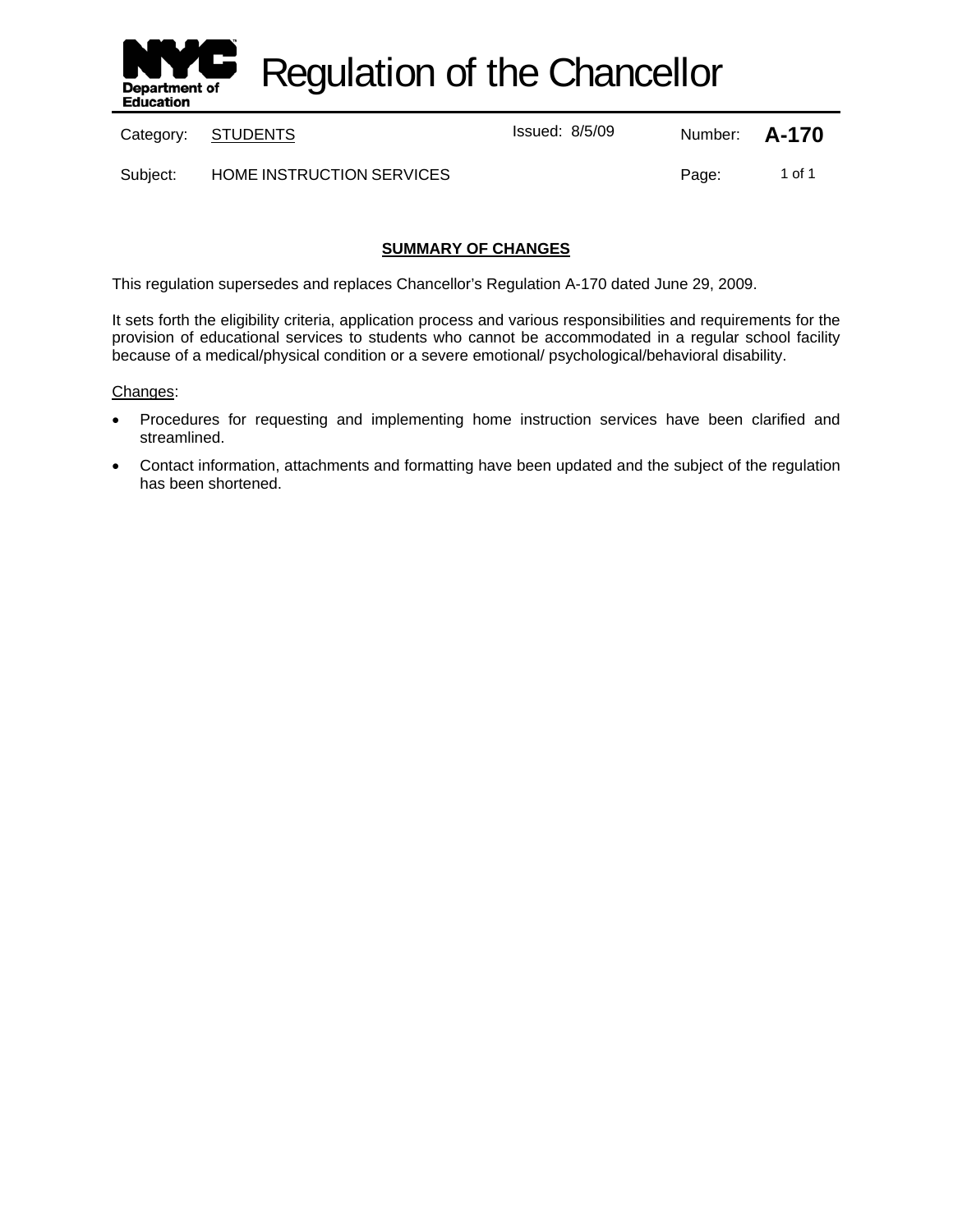## **ABSTRACT**

This regulation supersedes Chancellor's Regulation A-170, *Procedures for Referral to NYC Board of Education for Home Instruction Services,* dated June 29, 2009.

## **I. INTRODUCTION**

- A. In accordance with Sections 200.6 and 175.21 of the Regulations of the Commissioner of Education of the State of New York, the New York City Home Instruction School provides educational services to students who cannot be accommodated in a regular school facility because of a medical/physical condition or a severe emotional/psychological/behavioral disability and/or a medical/physical condition of their child that prohibits the student's attendance in school. This regulation does not pertain to students who are being home schooled by their parents.
- B. Under specific circumstances and in accordance with standard procedures, school-aged public, private or parochial school students residing in New York City may be authorized by the Department of Education to receive home instruction. In certain cases, the relevant IEP Team may recommend that a student with a disability receive home instruction. If the request for home instruction is approved, instruction is provided by one or more New York City public school teacher(s) at the student's home, or at another place outside of the customary school location.

#### 1. **GENERAL REQUIREMENTS FOR THE AUTHORIZATION OF DEPARTMENT OF EDUCATION HOME INSTRUCTION**

- a. Student must be a New York City resident between the age of 4.9 and 21 years of age who has not previously graduated from and/or been granted a local/regents diploma from a public, private or parochial high school.
- b. Student must have a condition which renders him/her temporarily unable to attend his/her customary school placement for an anticipated duration of at least four weeks. These include: 1) a medical/physical condition, 2) a severe psychiatric condition, or 3) a medical/physical condition affecting the student's child that prevents the child from using LYFE or other day care services. In these cases, students with and without disabilities are expected to return to their prior school placement when the short-term need for home instruction no longer exists.
- c. Requests for Home Instruction for medical/physical conditions on the part of the student or the student's child must include a fully completed Home Instruction Referral Form (see Attachment No. 1), the Medical Request Form (see Attachment No. 2) and a physician's request on official letterhead that includes the diagnosis and expected duration of the condition. These referrals should be submitted directly to the Borough Office of Home Instruction.
- d. Requests for Home Instruction for **severe psychiatric conditions** must include a fully completed Home Instruction Referral Form (see Attachment No. 1), the Medical Request Form (see Attachment No. 2) and a psychiatrist's request on official letterhead that includes the diagnosis, the reason that the student cannot attend school, and the projected date that the student can return to school. These referrals should be submitted directly to the Guidance Office of the Office of Home Instruction located at 3450 E. Tremont Avenue, Bronx NY 10465.

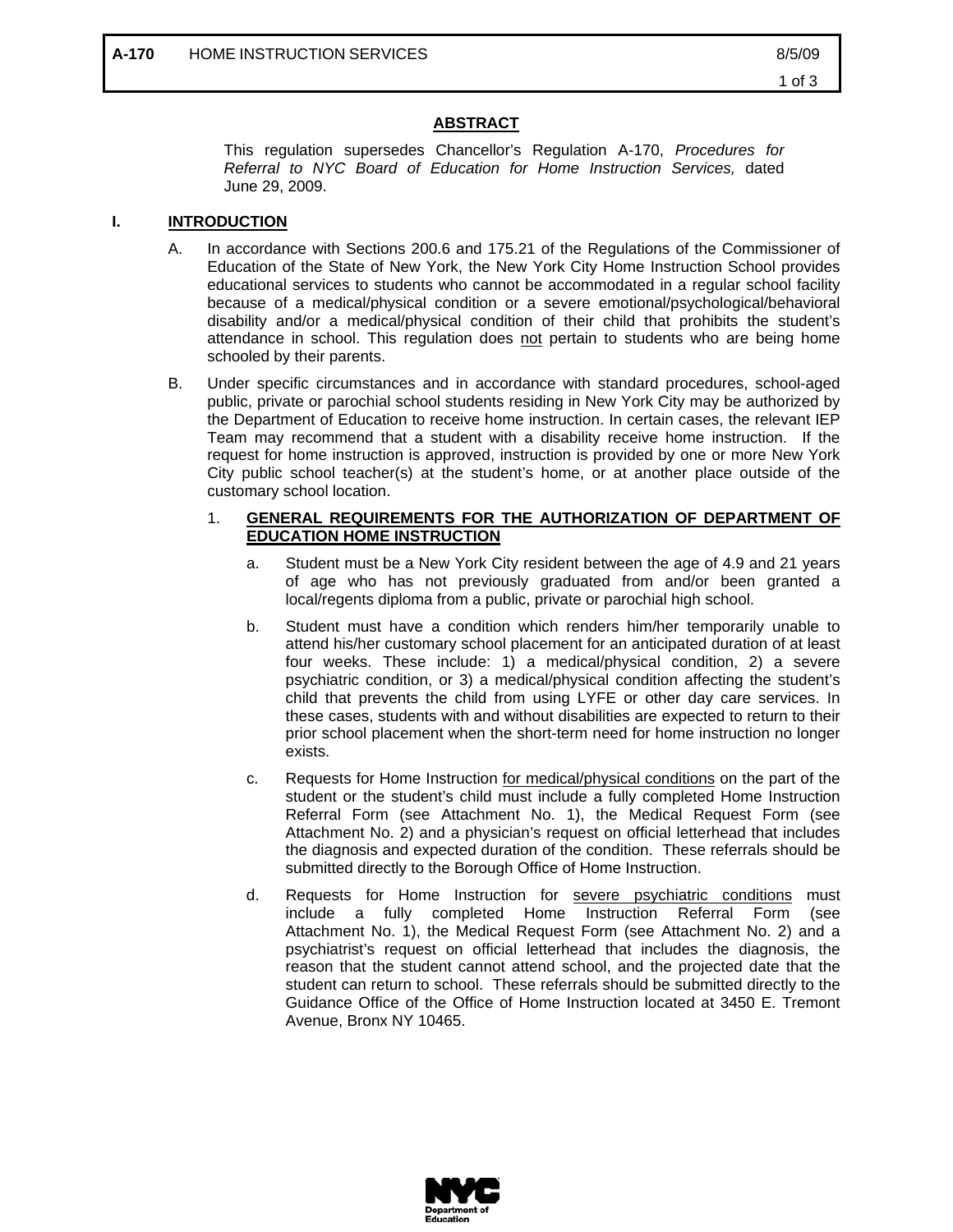- e. Home instruction may be recommended by the relevant IEP Team for students with disabilities who have a medical or psychological illness which prevents the student from attending a public or private facility for an extended period of time (i.e., one year or longer). Prior to recommending home instruction as the student's Individualized Education Program (IEP) placement, the IEP Team must review the placement recommendation submitted by a DOHMH or DOE physician or DOE psychiatrist based on their review of documentation submitted by parents and the student's medical providers.
- f. Home instruction may be recommended by the relevant IEP Team for students with disabilities who are awaiting placement in a specialized setting, an SEDapproved private school or a residential environment and cannot be maintained in their current setting with the addition of supplementary aids and services while the CSE arranges the placement.
- g. Home instruction may be scheduled either during regular school hours or after school. Elementary school-aged children receive a minimum of five hours of instruction weekly, preferably an hour each day. Secondary school-aged students receive a minimum of ten hours of instruction weekly, preferably two hours daily.

#### **II. AUTHORIZATION PROCESS FOR HOME INSTRUCTION**

- A. Schools should maintain regular contact with the student and family throughout the period when the Home Instruction request is under review. Schoolwork should be sent home to the student while awaiting a determination on whether home instruction will be provided.
- B. The Borough Office or Guidance Office of Home Instruction receives the Home Instruction Referral Form, the Medical Request Form, and the Letter from the physician/psychiatrist. The request is reviewed by a DOHMH or DOE physician or DOE psychiatrist.
	- 1. If the request is approved, the Borough Office of Home Instruction will contact the referring school and student/family directly to schedule commencement of service. If the request is denied, the Borough Office will contact the referring school and the parent or the Committee on Special Education Office by phone and in writing.
	- 2. The referring school should confirm immediately that the student and parent have been informed that the request for home instruction has been denied. All efforts must be made to return the student to the usual school placement immediately.
- C. For students with disabilities, the relevant CSE will arrange the Annual Review meeting with the general and special education teachers in the school with which the student is affiliated and the home instruction teacher.

## **III. REQUIREMENTS FOR AUTHORIZED HOME INSTRUCTION SERVICES**

- A. The ATS system must reflect that a student has been approved for and admitted to Home Instruction. Each Borough Office is assigned its own district-borough-school number.
	- 1. The previously attended NYC public school will receive a notice of pending discharge. The school will proceed in confirming the discharge using code "00" for "Attending another NYC Public School".
	- 2. NYC private or parochial schools must receive written confirmation of admission to Home Instruction prior to discharging their students. The Borough Office will provide the written confirmation.
- B. Students approved for home instruction must be affiliated with a New York City school. For New York City public school students, this school is the public school the student would otherwise attend. For students attending private or parochial school, this school is the private or parochial school the student would otherwise attend. This is also the school that the student will return to after home instruction has ended.

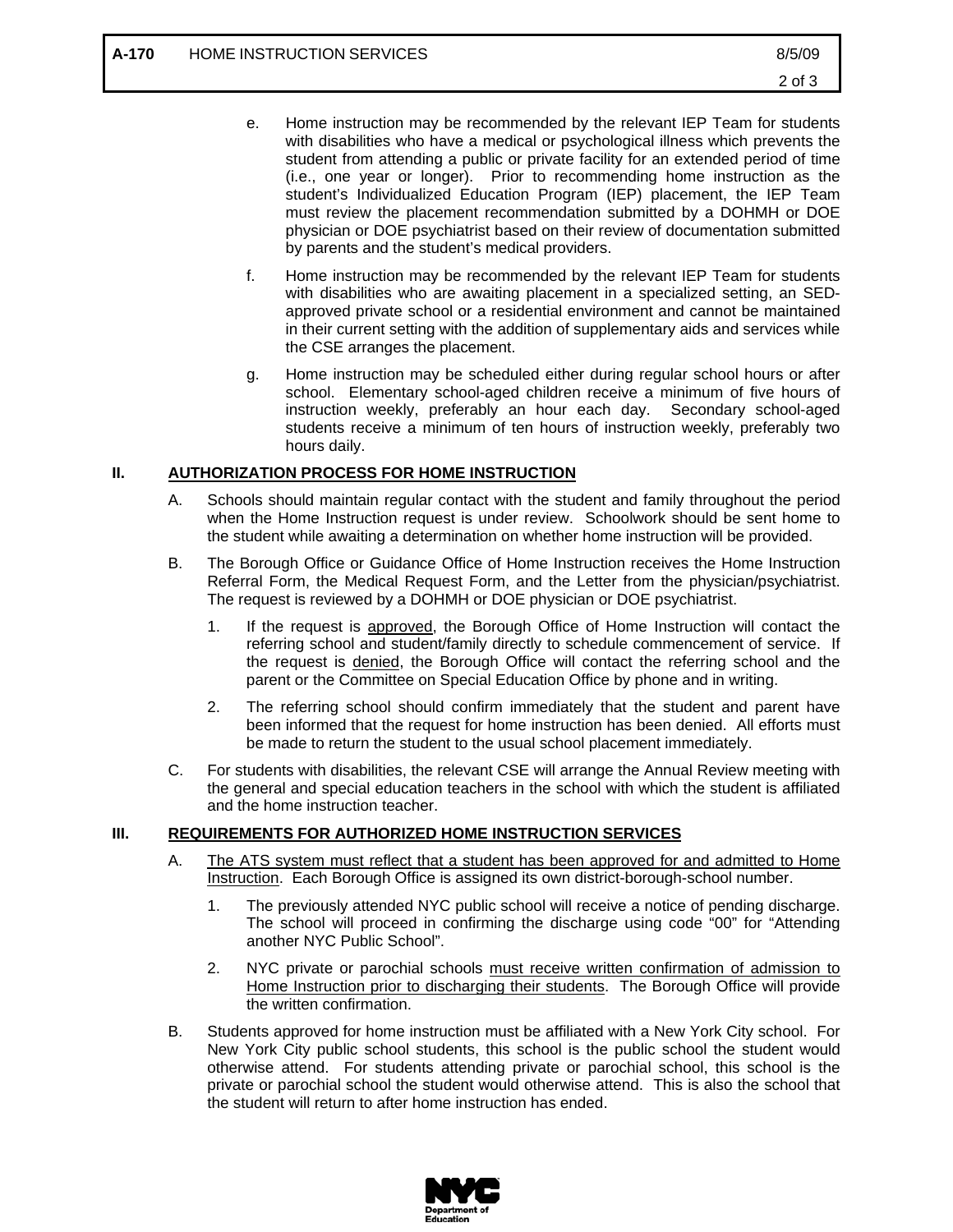- 1. The school of affiliation approves courses of study, maintains academic records including grades, credits and test scores, and provides the Home Instruction teacher with access to school curriculum and required texts. The school also maintains the student's health and immunization records, issues diplomas and oversees standardized testing and evaluation, if applicable.
- 2. Students who are admitted to Home Instruction are expected to meet the same academic criteria as set forth in the standards for promotion for each grade and for special education.
- C. A Home Instruction teacher will be assigned through the Borough Office of Home Instruction after the approving authority has authorized the service. The Home Instruction teacher maintains a collaborative and cooperative relationship with the affiliated school to ensure a quality instructional program throughout the student's enrollment in Home Instruction.
- D. For instruction that is provided in the student's home, an adult chaperone must be present throughout all Home Instruction sessions. For those students whose child's medical/physical condition has required home instruction for the student, an adult, other than the student parent, must be responsible for the care and supervision of the child throughout all Home Instruction sessions.

## **IV. INQUIRIES**

Inquiries pertaining to this regulation should be addressed to:

|              | Principal                                                                            |              |
|--------------|--------------------------------------------------------------------------------------|--------------|
| Telephone:   | Home Instruction School Office                                                       | Fax:         |
| 718-794-7200 | N.Y.C. Department of Education<br>3450 East Tremont Avenue<br><b>Bronx, NY 10465</b> | 718-794-7232 |

Questions about Home Instruction policies, practices, and procedures should be directed to the Supervisor of the appropriate Borough Office of Home Instruction as listed below:

#### **Manhattan Home Instruction**

(75-M-501) 250 West Houston Street, Room 212 New York, NY 10014 Telephone: (646) 486-3557 Fax: (646) 486-3556

#### **Bronx Home Instruction**

(75-X-502) 470 Jackson Avenue, Room 114 Bronx, NY 10455 Telephone: (718) 742- 0972, 0976 Fax: (718) 742-1792

# **Brooklyn Home Instruction**

(75-K-503) 360 36th Street – Rooms 301, 308 Brooklyn, NY 11232 Telephone: (718) 499-0636, 1078 Fax: (718) 499-2305, 3157

## **Queens Home Instruction**

(75-Q-504) 142-10 Linden Blvd, Room 226 Jamaica, NY 11436 Telephone: (718) 529-0266, 0269, 0282 Fax: (718) 529- 0292

# **Staten Island Home Instruction**

(75-R-505) 155 Tompkins Avenue – Room 119 Staten Island, NY 10304 Telephone: (718) 447-4447, 273-8123 Fax: (718) 447-0837

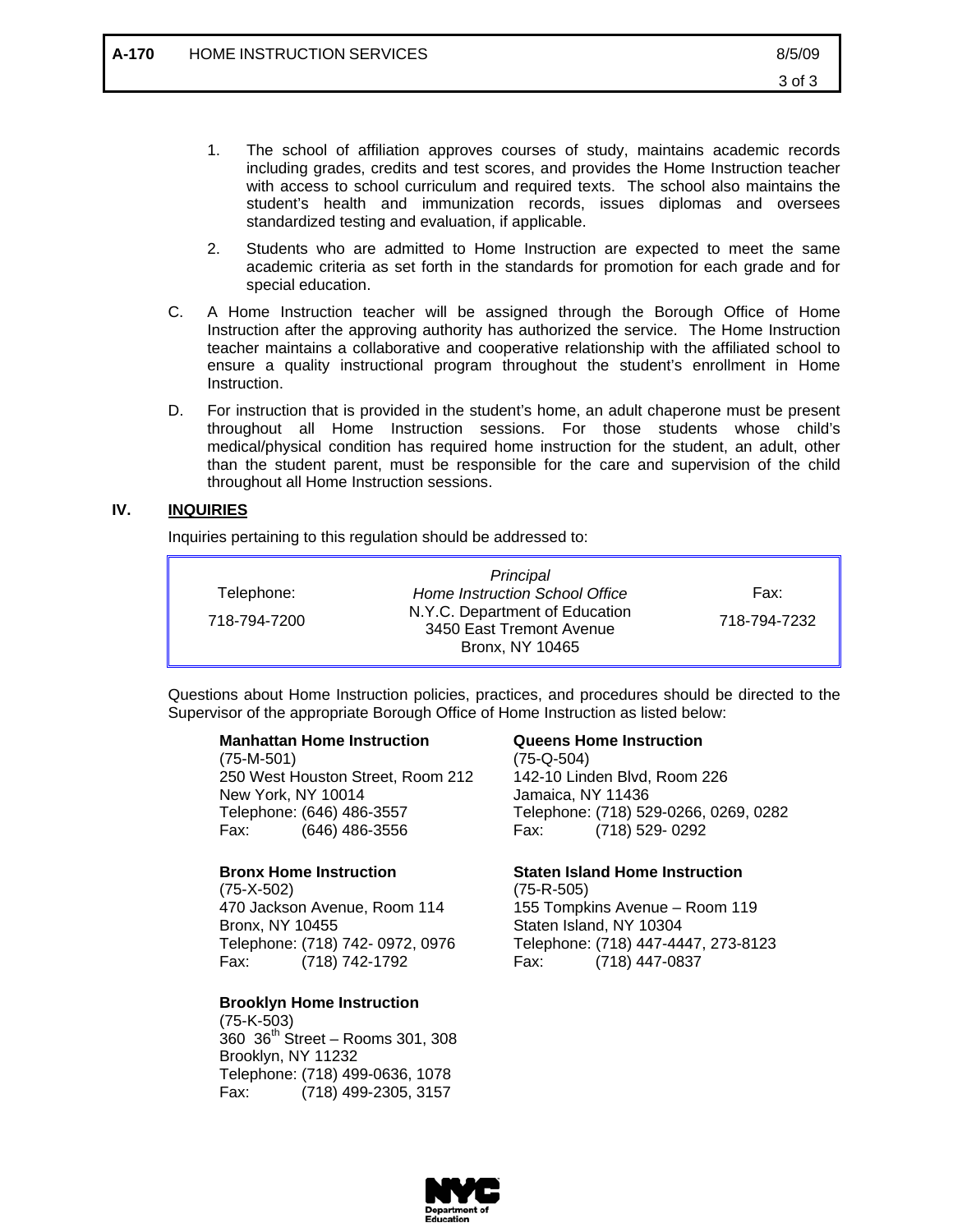

#### **HOME INSTRUCTION REFERRAL FORM**

| will expedite placement.                                                                           | This application MUST include a doctor's note indicating the medical condition and an estimated duration of<br>Home Instruction placement. Please fill in all requested information. The accurate completion of this application |  |
|----------------------------------------------------------------------------------------------------|----------------------------------------------------------------------------------------------------------------------------------------------------------------------------------------------------------------------------------|--|
|                                                                                                    |                                                                                                                                                                                                                                  |  |
|                                                                                                    |                                                                                                                                                                                                                                  |  |
|                                                                                                    |                                                                                                                                                                                                                                  |  |
| <u> 1980 - Johann John Stein, mars an deutscher Stein († 1950)</u>                                 |                                                                                                                                                                                                                                  |  |
|                                                                                                    |                                                                                                                                                                                                                                  |  |
| Home Telephone: (_____)_________________                                                           |                                                                                                                                                                                                                                  |  |
|                                                                                                    | <b>COMPLETE THIS SECTION FOR HIGH SCHOOL STUDENTS ONLY</b>                                                                                                                                                                       |  |
|                                                                                                    |                                                                                                                                                                                                                                  |  |
|                                                                                                    |                                                                                                                                                                                                                                  |  |
| Course titles on current program:<br><u> 1980 - Jan Stein Bernstein, mars and de Brandenberg (</u> |                                                                                                                                                                                                                                  |  |
|                                                                                                    |                                                                                                                                                                                                                                  |  |
| <u> 1980 - John Stein, Amerikaansk politiker († 1908)</u>                                          |                                                                                                                                                                                                                                  |  |
|                                                                                                    |                                                                                                                                                                                                                                  |  |
| Name, room number, and telephone or school official to be contacted by Home Instruction teacher:   |                                                                                                                                                                                                                                  |  |
|                                                                                                    |                                                                                                                                                                                                                                  |  |
|                                                                                                    |                                                                                                                                                                                                                                  |  |
|                                                                                                    |                                                                                                                                                                                                                                  |  |
|                                                                                                    |                                                                                                                                                                                                                                  |  |

#### **Emotional/Behavioral/Psychological Conditions**

**Send psychiatrist's documentation for emotional/behavioral/psychological conditions to the Home Instruction Guidance Office at 3450 E. Tremont Avenue, Bronx, NY 10465 or fax it to (718) 794-7232.** 

#### **Medical/Physical Conditions**

**Send this completed form to the Borough Office of Home Instruction for medical/physical conditions. Please see the addresses and fax numbers on Page 3 of 4 in Chancellor's Regulation A-170. IMPORTANT – If the student has an IEP, please send/fax it with this form /documentation.**